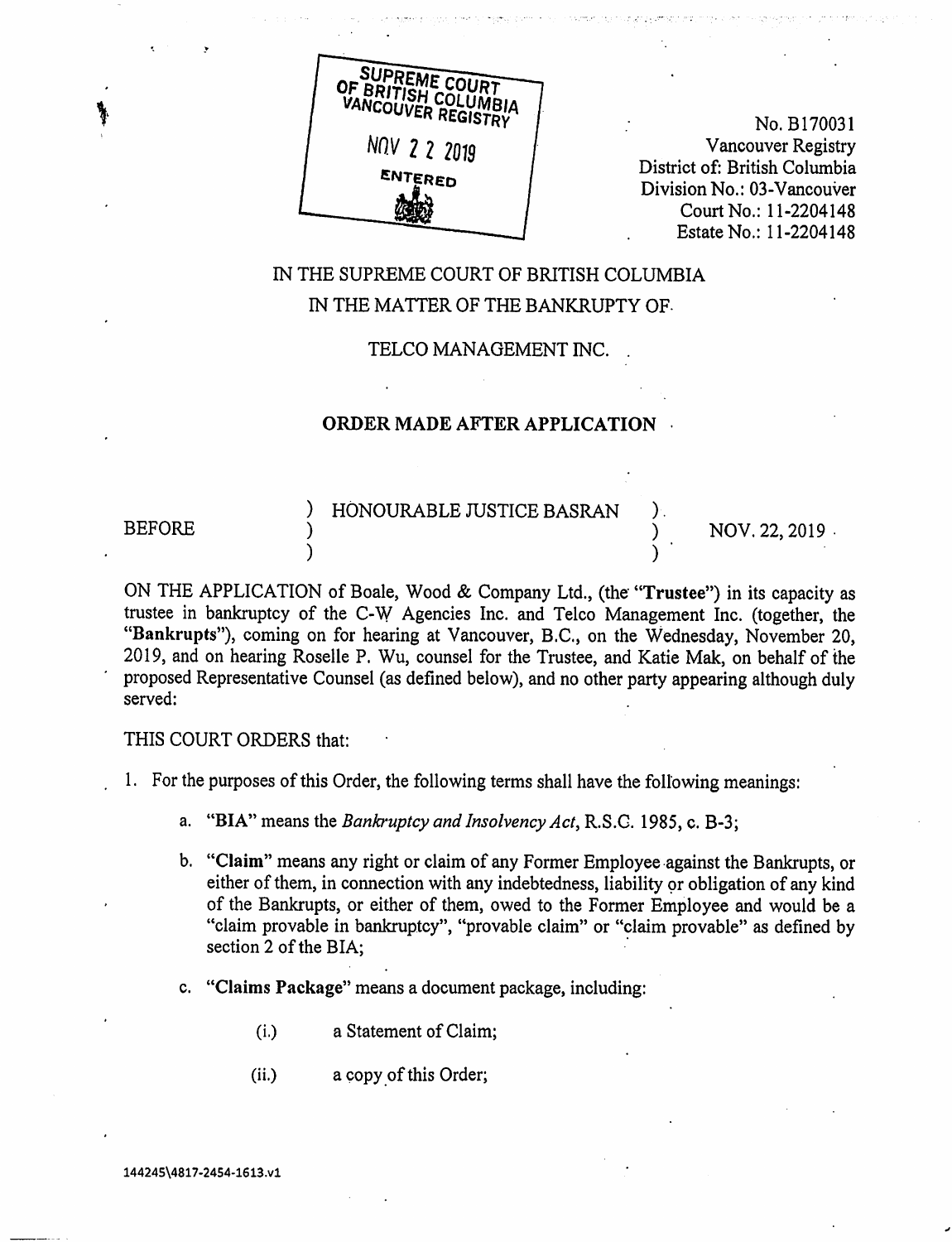- (iii.) a form of Revised Claim; and
- (iv.) such other documents determined to 'be necessary or desirable by Representative Counsel;
- d. "Court" means the Supreme Court of British Columbia;
- e. "Filed Claim" means a proof of claim filed by a former employee of the Bankrupts, or either of them, with the Trustee as of the date of pronouncement of this Order;
- f. "Former Employee" means all former employees of the .Bankrupts, or either of them, except for those former employees of the Bankrupts who have submitted a Filed Claim;
- g. "Former Employee Information" means:
	- i. the names, last known addresses and last known e-mail addresses (if any) of all the Former Employees; and
	- ii. such documents and data, as may be relevant to matters relating to the issues in the Proceedings, including documents and data, pertaining to benefits and severance payments, including up to date financial information regarding the funding and investments of any of these arrangements;
- h. "Opt-Out Deadline" shall have the meaning ascribed to it at paragraph 6 of this Order;
- i. "Opt-Out Notice" shall be in substantially the form attached as Schedule "A" hereto;
- j. "Proceedings" means these proceedings under the BIA;
- k. "Publication Date" shall have the meaning ascribed to it at subparagraph 4(a) of this Order;
- 1. "Representative Counsel" shall have the meaning ascribed to it at paragraph 2 of this Order;
- m. "Revised Claim" shall have the meaning ascribed to it at paragraph 9 of this Order;
- n. "Revised Claim Deadline" shall have the meaning ascribed to it at paragraph 6 of this Order; and
- o. "Statement of Claim" means a document setting out Representative Counsel's calculation of the Claim of a Former Employee.
- 2. Subject to paragraph 6 hereof, Clark Wilson LLP ("Representative Counsel") is appointed as representative counsel to the Former Employees in the Proceedings and is authorized to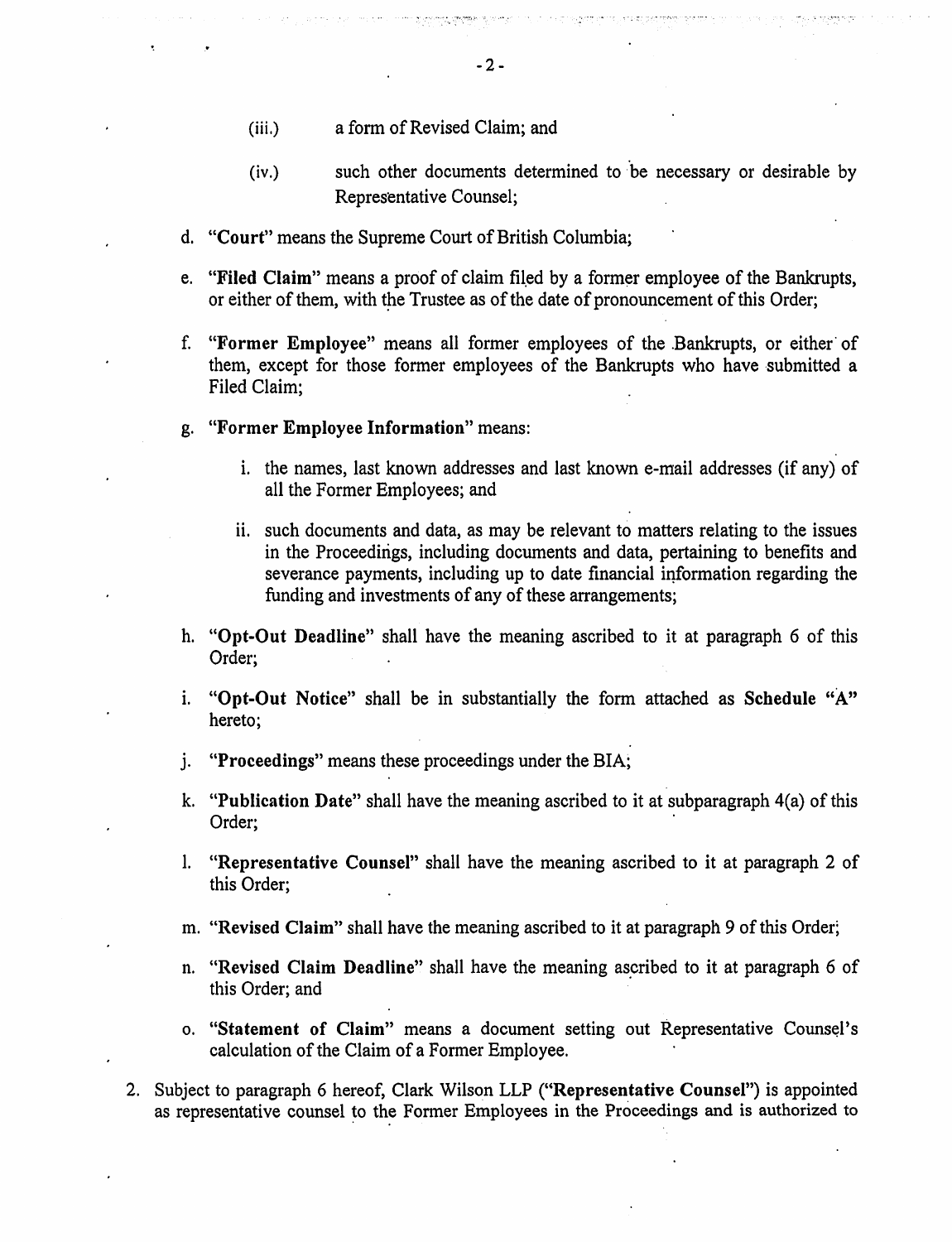take all steps reasonably necessary or desirable to represent or protect the interests of the Former Employees in the Proceedings, including, without limitation, calculating, submitting and settling Claims.

- 3. The Trustee shall provide to Representative Counsel the Former Employee Information, and that, in so doing, the Trustee is not required to obtain express consent from any individual Former Employee authorizing 'the disclosure of the Former Employee Information without the knowledge or consent of any individual Former Employee.
- 4. The Trustee is hereby authorized and directed to notify the Former Employees of this Order by:
	- a. placing a notice in two weekday editions of the Province Newspaper one week apart (the "Publication Date"); and
	- b. providing notice to each of the Former Employees at their last known addresses and last known e-mail addresses;

within 14 days of this Order.

erkiea

- 5. The Trustee shall post this "Order on its website maintained for the Proceedings.
- 6. Any Former Employee who does not wish to be bound by this Order and all other related Orders which may subsequently be made in these proceedings shall, by 5:00 p.m. (Vancouver Time) on Friday, December 13, 2019 (the "Opt-Out Deadline"), notify the Representative Counsel, in writing, that he or she is opting out by delivering a notice substantially in the form of the Opt-Out Notice and shall thereafter not be bound and shall be represented themselves as an independent individual party to the extent they wish to appear in these Proceedings and/or submit an Employee Claim. For clarity, those former employees of the Bankrupts who have submitted Filed Claims to the Trustee shall be deemed to have provided an Opt-Out Notice.
- 7. Following the Opt-Out Deadline, Representative Counsel is authorized to calculate the Claims of those Former Employees who did not provide an Opt-Out Notice by the Opt-Out Deadline.
- 8. Representative Counsel shall send a Claims Package to the Former Employees who did not provide an Opt-Out Notice by ordinary mail or by email at their last known addresses, last known e-mail addresses or addresses provided to Representative Counsel, by 5:00pm (Vancouver Time) on Friday, January 3, 2020 or such later date as Representative Counsel may request and the Trustee may agree to.
- 9. If a Former Employee disagrees with Representative Counsel's calculation of its Claim as set out in the Claims Package, then the Former Employee may submit a revised claim (the "Revised Claim") and supporting documents to Representative Counsel by no later than two weeks from the date set out in paragraph 8 herein, or as extended pursuant to that paragraph.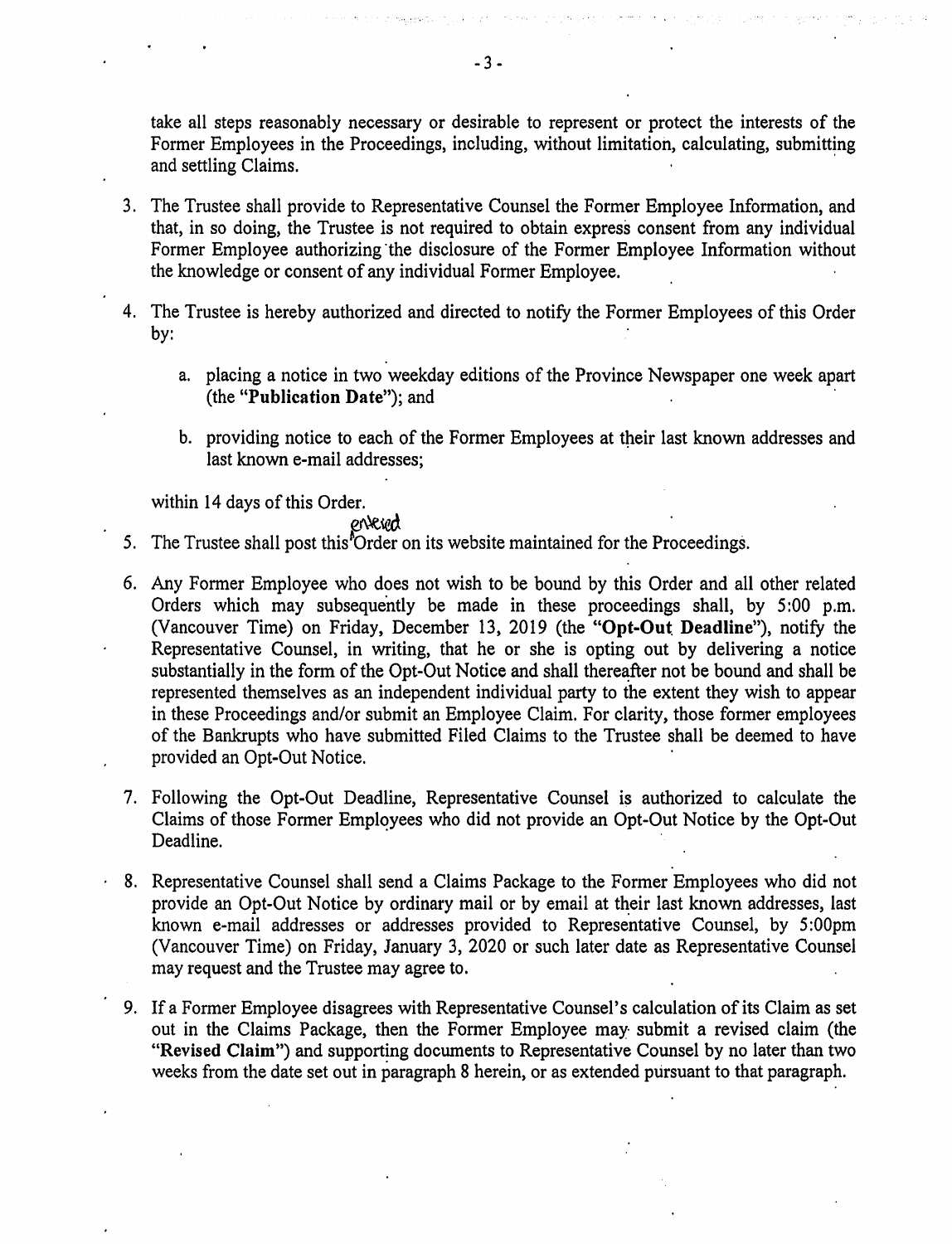- 10. In the event a Former Employee and the Representative Counsel do not come to an agreement of the calculation of a Revised Claim within two weeks of Representative Counsel's receipt of the Revised Claim, or such later date as Representative Counsel may agree in writing on this Court may otherwise order, such Former Employee shall be deemed to have provided an Opt-Out Notice and will be at liberty to submit its own Claim to the Trustee.
- <sup>1</sup> 1. Any Former Employee who fails or neglects to properly submit a completed Revised Claim by the Revised Claim Deadline, or at such later date as Representative Counsel may agree in writing or this Court may otherwise order, shall have the Claim of the Former Employee as set out in the Claims Package deemed to be correct.
- 12. Representative Counsel shall file a Claim on behalf of the Former Employees with the Trustee. The Claim shall have attached to it a schedule setting out the names and addresses of the Former Employees and the amounts severally due to them.
- 13. Representative Counsel shall be paid its reasonable fees based on its standard hourly rates in force and disbursements by the Trustee from funds from the estates of the Bankrupts on a biweekly basis, forthwith upon the rendering of accounts to the Trustee. In the event of any disagreement regarding such fees, such matters may be remitted to this Court for determination.
- 14. Representative Counsel shall be entitled to the benefit of and is hereby granted a charge (the "Representative Counsel Charge") on the Bankrupts' assets, undertakings and properties of every nature and kind whatsoever, and whatever situate including all of the proceeds thereof (the "Property"), which charge shall not exceed an aggregate amount of \$10,000, as security for its professional fees and disbursements incurred at the standard rates and charges of Representative Counsel, both before and after the making of this Order in respect of the Proceedings.
- 15. The filing, registration or perfection of the Representative Counsel Charge shall not be required, and the Representative Counsel Charge shall be valid and enforceable for all purposes, including as against any right, title or interest filed, registered, recorded or perfected subsequent to the Representative Counsel Charge coming into existence, notwithstanding any such failure to file, register, record or perfect. .
- 16. The Representative Counsel Charge shall constitute a mortgage, security interest, assignment by way of security and charge on the Property, and shall rank in priority to all other security interests, trusts, liens, mortgages, charges and encumbrances and claims of secured creditors, statutory or otherwise, in favour of any person except for the fees and disbursements incurred by the Trustee and its counsel in the administration of the Bankrupt's' estates.
- 17. References in this Order to the singular shall include the plural and references to the plural shall include the singular and to any gender shall include the other gender.
- 18. Any document or notice sent by the Representative Counsel by ordinary mail shall be deemed to be received on the tenth (10th) day following the date of mailing.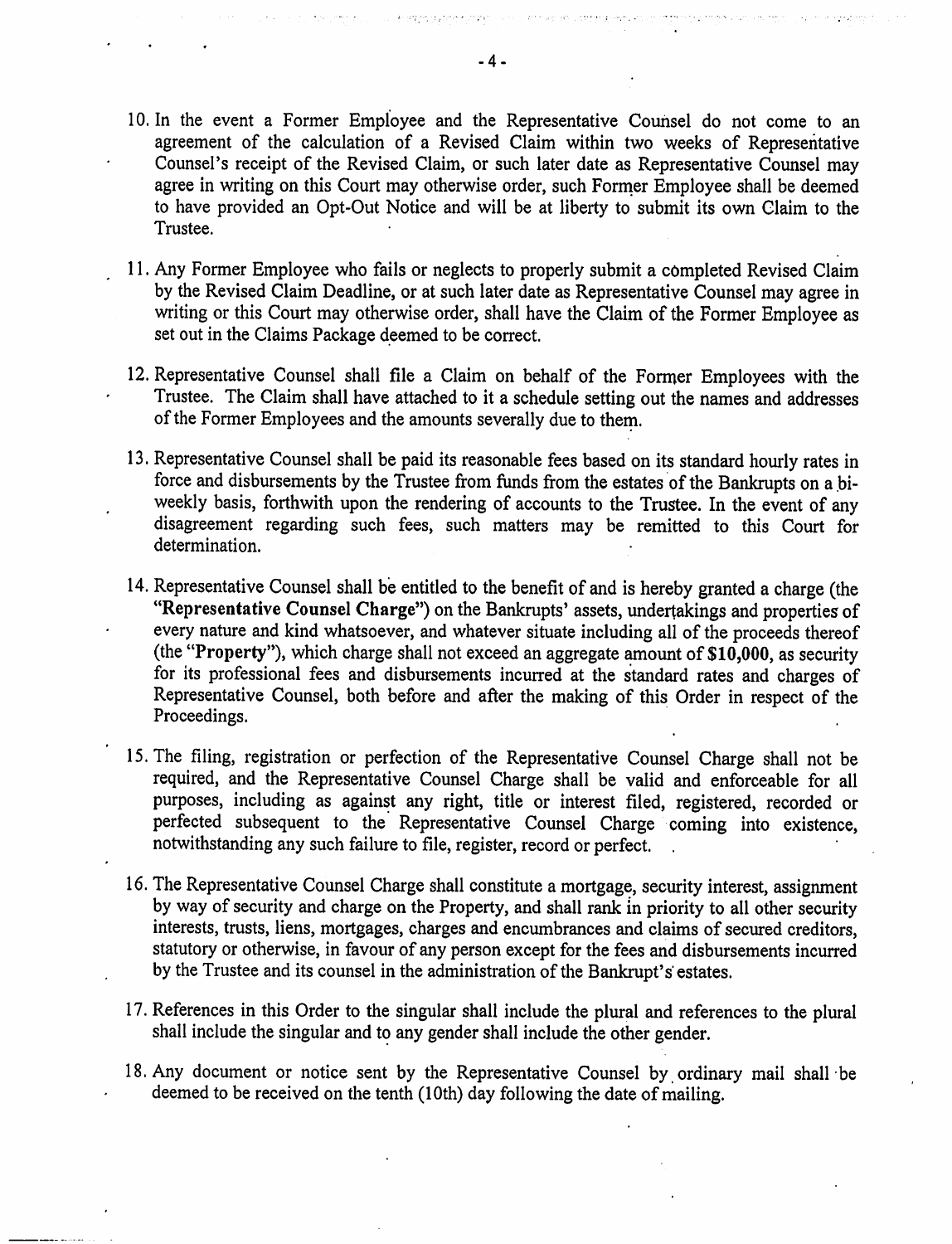- 19. Any Former Employee who provides an email address, facsimile number or alternate address for delivery to the Trustee and/or Representative Counsel shall be deemed to consent to receiving materials at that email address, facsimile number or alternate address for delivery.
- 20. In the event that this Order is later amended by further Order of the Court, the Trustee may post such further Order on the Trustee's website maintained for the Proceedings and such posting shall constitute adequate notice to the Former Employees of such Order.
- 21. Representative Counsel shall have no personal liability as a result of its appointment or the fulfilment of its duties in carrying out the provisions of this Order save and except for any professional negligence or unlawful misconduct on their part.
- 22. No action or other proceeding may be commenced against Representative Counsel in respect of the performance of its duties under this Order without leave of the Court on seven (7) days' notice to Representative Counsel.
- 23. Representative Counsel, the Trustee and the Trustee's legal counsel are authorized to take all steps and do all acts necessary or desirable to carry out the terms of this Order, including dealing with any Court, regulatory body and other government ministry, department or agency, and to take such steps as are necessary or incidental thereto.
- 24. Representative Counsel and the Trustee shall be at liberty and are authorized at any time to apply to this Honourable Court for advice and directions in the discharge or variation of the powers and duties of Representative Counsel.

THE FOLLOWING PARTIES APPROVE THE FORM OF THIS ORDER AND CONSENT TO EACH OF THE ORDERS, IF ANY, THAT ARE INDICTED ABOVE AS BEING BY CONSENT:

ROSELLE V. WU (Harper Grey LLP), Lawyer for the Trustee

IE MAK (Clark Wilson LLP)

BY THE COURT

Registrar  $\log$ 

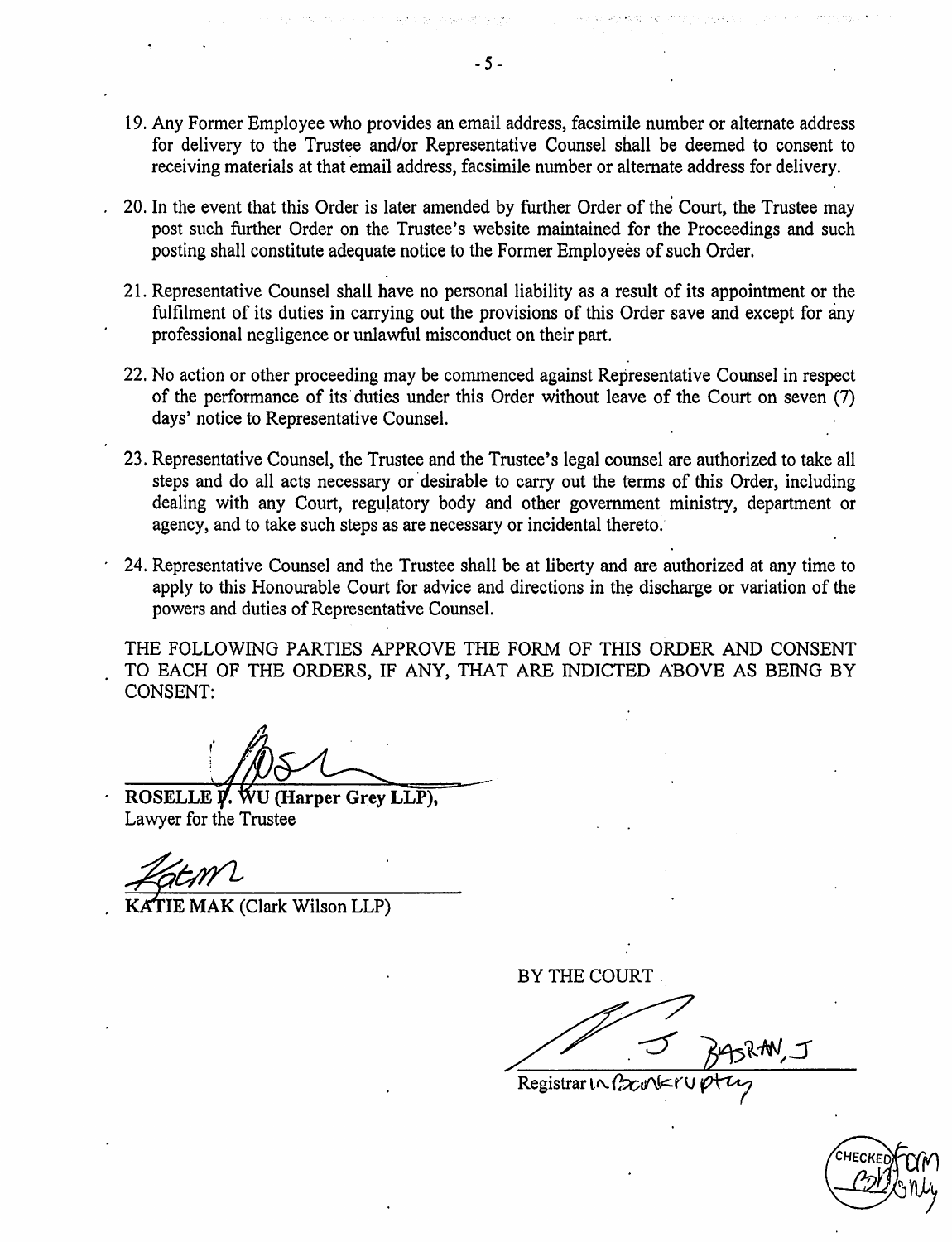### Schedule "A"

No. B170031 Vancouver Registry District of: British Columbia Division No.: 03-Vancouver Court No.: 11-2204148 Estate No.: 11-2204148

<sup>I</sup>n the Matter of the Bankruptcy Of:

<sup>T</sup>elco Management Inc.

#### OPT-OUT LETTER

Clark Wilson LLP 900-885 West Georgia Street Vancouver, BC V6C 3H1

Attn: ♦

 $I,$ , am a former employee of C-W Agencies Inc. and/or Telco <sup>M</sup>anagement Inc. (together, the "Bankrupts").

<sup>U</sup>nder paragraph ♦ of the Order of Justice ♦ dated ♦, 2019 (the "Order"), former employees of <sup>t</sup>he Bankrupts who do not wish Clark Wilson LLP to act as their representative counsel may opt <sup>o</sup>ut of such representation.

<sup>I</sup> hereby notify Clark Wilson LLP that I do not wish to be bound by the Order and will be <sup>r</sup>epresented as an independent individual party to the extent I wish to participate in these proceedings.

Date Signature